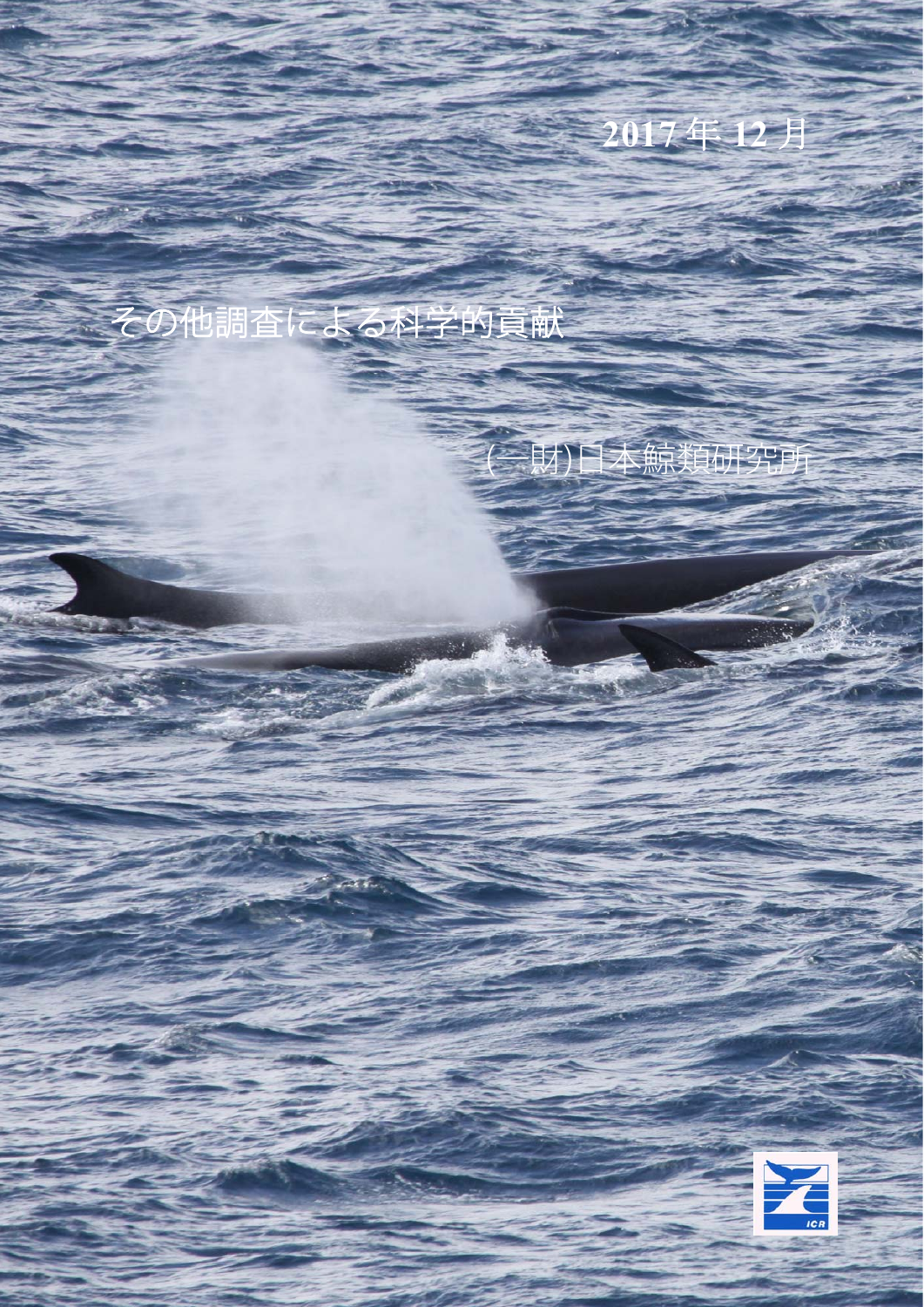### その他調査による科学的貢献

この資料は JARPA/JARPAII/NEWREP-A および JARPN/JARPNII/NEWREP-NP 以外の研究活動から得られ た科学文献をリストアップしています。査読付き論文は、アスタリスク(\*)で示されています。これら 多くの科学論文は、他の研究機関の科学者と日本鯨類研究所の科学者との共同研究で生産されていま す。

#### **1989 (1)**

Kasamatsu, F., Mermoz, J., Zorin, A., Silva, V. 1989. Preliminary Report of A Feasibility Study of Biopsy Dart Sampling During the 11th IWC/IDCR Southern Hemisphere Minke Whale Assessment Cruise, 1988/89. Paper SC/41/SHMi16 presented to the IWC Scientific Committee, May 1989 (unpublished). 10pp.

#### **1990(1)**

Nishiwaki, S., Joyce, G., Ensor, P., Mermoz, J., Sanpera, C., Kasamatsu, F. 1990. Report on the Biopsy Dart Sampling Feasibility Study during the 12th IWC/IDCR Southern Hemisphere Minke Whale Assessment Cruise, 1989/90. Paper SC/42/SHMi21 presented to the IWC Scientific Committee, June 1990 (unpublished). 12pp.

#### **1993 (1)**

\*Fujise, Y., Ishikawa, H., Saino, S. and Kawasaki, M.. 1993. Catch and Struck-and-Lost Rate in the Japanese Dall's Porpoise Hand-Harpoon Fishery. *Rep. int. Whal. Commn* 43: 453-457.

#### **1995 (1)**

\*Shimada, H. and Pastene, L.A. 1995. Report of a Sightings Survey off the Solomon Islands with Comments on Bryde's Whale Distribution. *Rep. Int. Whal. Commn* 45: 413-418.

#### **1997 (4)**

\*Kimura, T., Ozawa, T. and Pastene, L.A. 1997. Sample preparation and analysis of mitochondrial DNA from whale baleen plates. *Marine Mammal Science*, 13(3):495-498.

\*Ljungblad, D.K., Stafford, K.M., Shimada, H. and Matsuoka, K. 1997. Sounds Attributed to Blue Whales Recorded off the Southwest Coast of Australia in December 1995. *Rep. int. Whal. Commn* 47: 435-439.

\*Ohmagari, K. and Berkes, F. 1997: Transmission of Indigenous Knowledge and Bush Skills Among the Western James Bay Cree Women of Subarctic Canada. *Human Ecology* 25(2): 197-222.

\*Shimamura, M, Yasue, H., Ohshima, K., Abe, H., Kato, H., Kishiro, T., Goto, M., Munechika, I. and Okada, N. 1997. Molecular evidence from retroposons that whales form a clade within even-toed ungulates. *Nature* 388: 666-670.

#### **1998 (2)**

\*Miyazaki, N., Fujise, Y. and Iwata, K. 1998. Biological Analysis of a Mass Stranding of Melon-headed Whales (*Peponocephala electra*) at Aoshima. *Japan. Bull. Natn. Sci. Mus*., Tokyo, Ser. A 24(1): 31-60.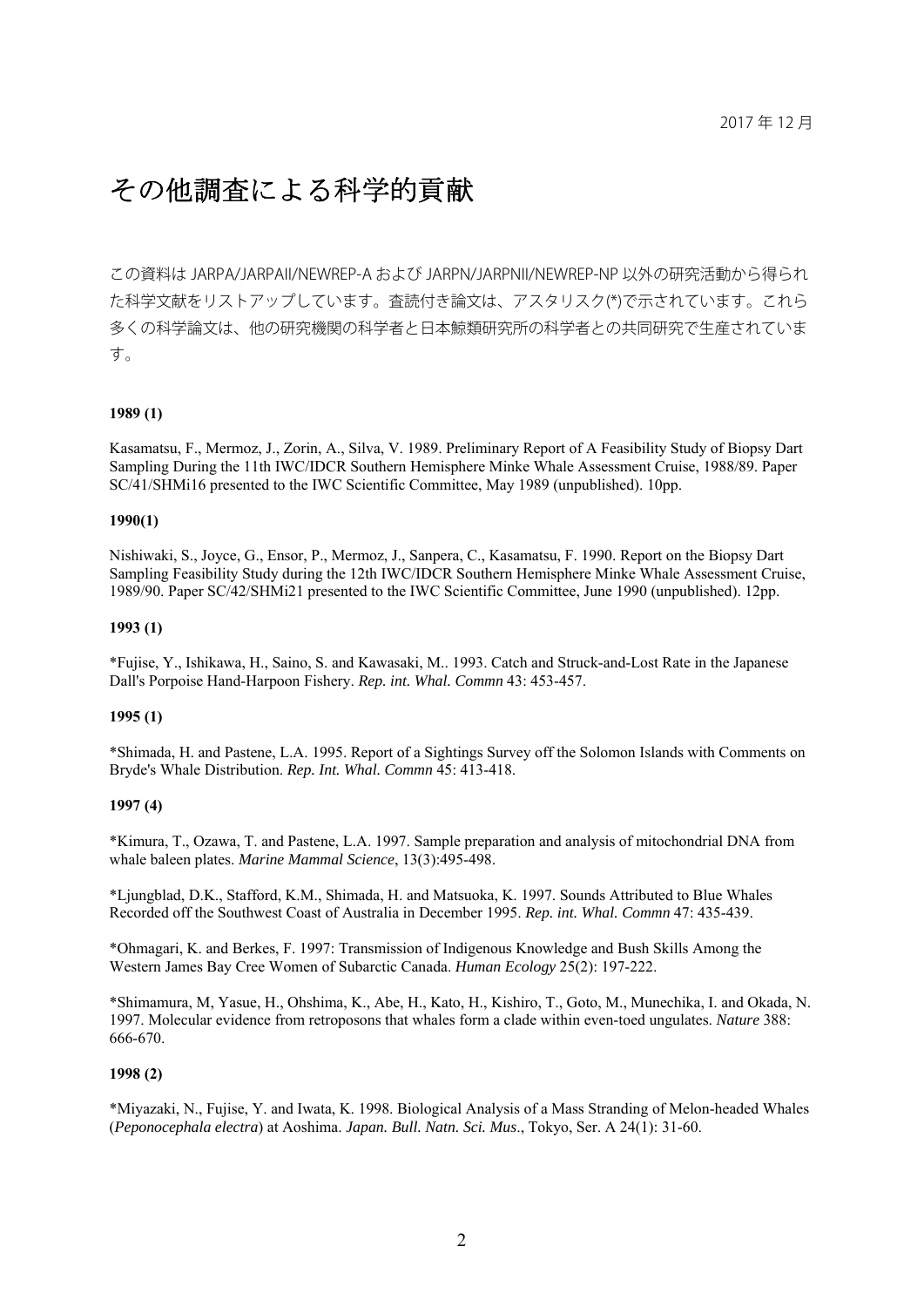\*Otani, S., Naito, Y., Kawamura, A., Kawasaki, M., Nishiwaki, S. and Kato, A. 1998. Diving behavior and performance of harbor porpoises, *Phocoena phocoena*, in Fukuoka bay, Hokkaido, Japan. *Marine Mammal Science* 14(2): 209-220.

#### **1999 (4)**

\*Iino, Y. 1999. Treaty Implementation: the 1946 International Convention for the Regulation of Whaling. System Compliance in Ocean Management. Southeast Asian Programme in Ocean Law. *Policy and Management*: 189-193.

\*Pastene, L.A. and Shimada, H. 1999. Report of a sighting survey in Chile's Exclusive Economic Zone with comments on sei whale distribution. *Anales Instituto Patagonia, Serie Cs. Nat.* 27: 51-62.

\*Shimamura, M., Abe, H., Nikaido, M., Ohshima, K. and Okada, N. 1999. Genealogy of Families of SINEs in Cetaceans and Artiodactyls : The Presence of a Huge Superfamily of tRNAGlu-Derived Families of SINEs. *Mol. Biol. Evol.* 16(8): 1046-1060.

\*Yoshida, H. and Kato, H. 1999. Phylogenetic relationships of Bryde's whales in the Western North Pacific and adjacent waters inferred from mitochondrial DNA sequences. *Marine Mammal Science* 15(4): 1269-1286.

#### **2000 (3)**

\*Goto, M. and Ohsumi, S. 2000. Response to "Scientific Whaling Source of illegal Products for Market" By Baker *et al*. *Science* 290: 1695-1696.

\*Otani, S., Naito, Y., Kato, A., Kawamura, A. 2000. Diving behavior and swimming speed of a free-ranging harbor porpoise, *Phocoena phocoena*. *Marine Mammal Science* 16(4): 811-814.

\*Takahashi, S., Le, L. T. H., Saeki, H., Nakatani, N., Tanabe, S., Miyazaki, N. and Fujise, Y. 2000. Accumulation of butyltin compounds and total tin in marine mammals. *Water Science and Technology* 42(7-8): 97-108.

#### **2001 (4)**

\*Abe, H., Goto, M., Pastene, L.A., Dewa, K. and Naito, E. 2001. Practical use of multiplex fluorescent PCR for cetacean sex identification. *Marine Mammal Science* 17(3): 657-664.

Kanda, N., Goto, M. and Pastene, L.A. 2001. Some concerns for stock definition in minke whales. Paper SC/53/SD4 presented to the IWC Scientific Committee, July 2001 (unpublished). 7pp.

Kato, H. and Tamura, T. 2001. Preliminary considerations on potential competition between southern bluefin tuna and marine mammals, especially cetaceans. CCSBT-ERS/O111/71 (unpublished). 8pp.

\*Yoshida, H., Yoshioka, M., Shirakihara, M. and Chow, S. 2001. Population structure of finless porpoises (*Neophocaena phocaenoides*) in coastal waters of Japan based on mitochondrial DNA sequences. *Journal of Mammalogy* 82: 123-130.

#### **2002 (6)**

Hakamada, T. and Matsuoka, K. 2002. An examination of the effect of alternative pooling strata in the estimation of abundance in the Antarctic minke whale. Paper SC/54/IA13 presented to the IWC Scientific Committee, May 2002 (unpublished). 27pp.

\*Konishi, K. and Sakurai, Y. 2002. Geographical variations in infection by larval *Anisakis simplex* and *Contracaecum osculatum* (Nematoda, Anisakidae) in walleye pollock *Theragra chalcogramma* stocks off Hokkaido, Japan. *Fisheries Science* 68(3): 534-542.

Matsuoka, K. and Hakamada, T. 2002. Applying alternative approach to Antarctic minke whale abundance estimation with an example for the part of Area IV using IWC/SOWER-1998/99 data. Paper SC/54/IA15 presented to the IWC Scientific Committee, May 2002 (unpublished). 7pp.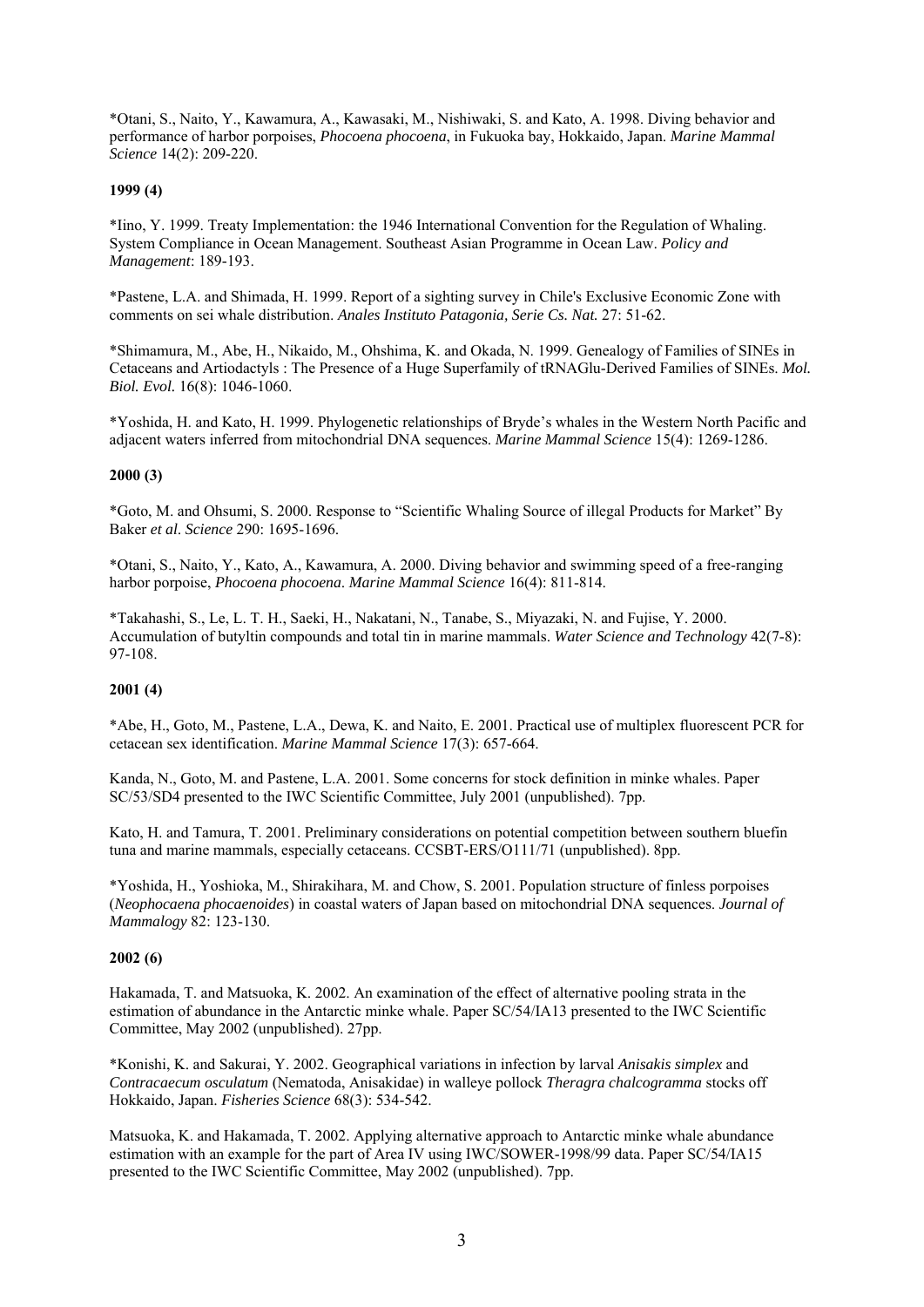Matsuoka, K., Ensor, P., Hakamada, T., Shimada, H., Nishiwaki, S., Kasamatu, F. and Kato, H. 2002. Overview of the minke whale sighting survey in IWC/IDCR and SOWER Antarctic cruises from 1978/79 to 2000/01. Paper SC/54/For Info 12 presented to the IWC Scientific Committee, May (unpublished). 71pp.

Murase, H., Matsuoka, K., Nishiwaki, S., Hakamada, T. and Mori, M. 2002. Some considerations on key factors affecting sighting conditions on Antarctic minke whale abundance estimation parameters in the IWC/IDCR-SOWER surveys. Paper SC/54/IA17 presented to the IWC Scientific Committee, May 2002 (unpublished). 16pp.

Shimada, H., Segawa, K. and Murase, H. 2002. A preliminary trial: estimation of the Antarctic minke whale abundance within the sea ice area incorporating IDCR/SOWER data with meteorological satellites data. Paper SC/54/IA19 presented to the IWC Scientific Committee, May (unpublished). 6pp.

#### **2003 (6)**

Ensor, P., Matsuoka, K., Hirose, K., Ljungblad, D., Minami, K., Olson, P., Rankin, S., Stevick, P., Tsunekawa, M. and Ugarte, F. 2003. 2002-2003 International Whaling Commission-Southern Ocean Whale and Ecosystem Research (IWC-SOWER) Circumpolar Cruise, Area V. Paper SC/55/IA1 presented to the IWC Scientific Committee, May 2003 (unpublished). 65pp.

Kato, H., Zenitani, R. and Sueyoshi, T. 2003. A western North Pacific gray whale carcass chanced to be found on the beach of Miyazaki, southern Japan in March 2002, with some skeletal measurements. Paper SC/55/BRG12 presented to the IWC Scientific Committee, May 2003 (unpublished). 7pp.

Matsuoka, K., Ensor, P., Hakamada, T., Shimada, H., Nishiwaki, S., Kasamatu, F. and Kato, H. 2003. Overview of the minke whale sighting survey in IWC/IDCR and SOWER Antarctic cruises from 1978/79 to 2000/01. Paper SC/55/For Information 20 presented to the IWC Scientific Committee, May 2003 (unpublished). 78pp.

\*Matsuoka, K., Ensor, P., Hakamada, T., Shimada, H., Nishiwaki, S., Kasamatsu, F. and Kato, H. 2003. Overview of the minke whale sighting survey in IWC/IDCR and SOWER cruises from 1978/79 to 2000/01. *J. Cetacean Res. Manage* 5(2): 173-201.

Shimada, H. and Murase, H. 2003. Further examination of sea ice condition in relation to changes in the Antarctic minke whale distribution pattern in the Antarctic Area IV. Paper SC/55/IA7 presented to the IWC Scientific Committee, May 2003 (unpublished). 8pp.

Tanaka, E., Hakamada, T., Goto, M. and Zenitani, R. 2003. A Minimum Estimate of Stock Abundance of the Sea of Japan-Yellow Sea-East China Sea Stock of Minke Whales Using Bycatch. Paper SC/55/RMP11 presented to the IWC Scientific Committee, May 2003 (unpublished). 5pp.

#### **2004 (16)**

Acevedo, J., Acuna, P., Olavarria, C., Aguayo-Lobo, A. and Pastene, L.A. 2004. Report of cetacean surveys in the Magellan Strait in the austral summer 2003/2004. Paper SC/56/O7 presented to the IWC Scientific Committee, June 2004 (unpublished). 10pp

Acevedo, J., Aguayo-Lobo, A., Rasmussen, K., Felix, F., Llano, M., Allen, J., Olavarria, C., Acuna, P. and Pastene, L.A. 2004. Migratory destination of humpback whales, *Megaptera novaeangliae* (Borowski, 1781), of the Magellan Strait feeding ground. Paper SC/56/SH22 presented to the IWC Scientific Committee, June 2004 (unpublished). 6pp

Bando, T., Zenitani, R. and Ohsumi, S. 2004. Preliminary investigation of stock structure of B-C-B bowhead whales based on analyses of biological parameters. Paper SC/56/BRG33 presented to the IWC Scientific Committee, June 2004 (unpublished). 13pp.

\*Branch, T.A., Matsuoka, K. and Miyashita, T. 2004. Evidence for increases in Antarctic blue whales based on Bayesian modelling. *Marine Mammal Science* 20(4): 726-754.

Ensor, P., Matsuoka, K., Komiya, H., Ljungblad D., Miura, T., Morse, L., Olson, P., Olavarria, C., Mori, M. and Sekiguchi, K. 2004. 2003-2004 International Whaling Commission-Southern Ocean Whale and Ecosystem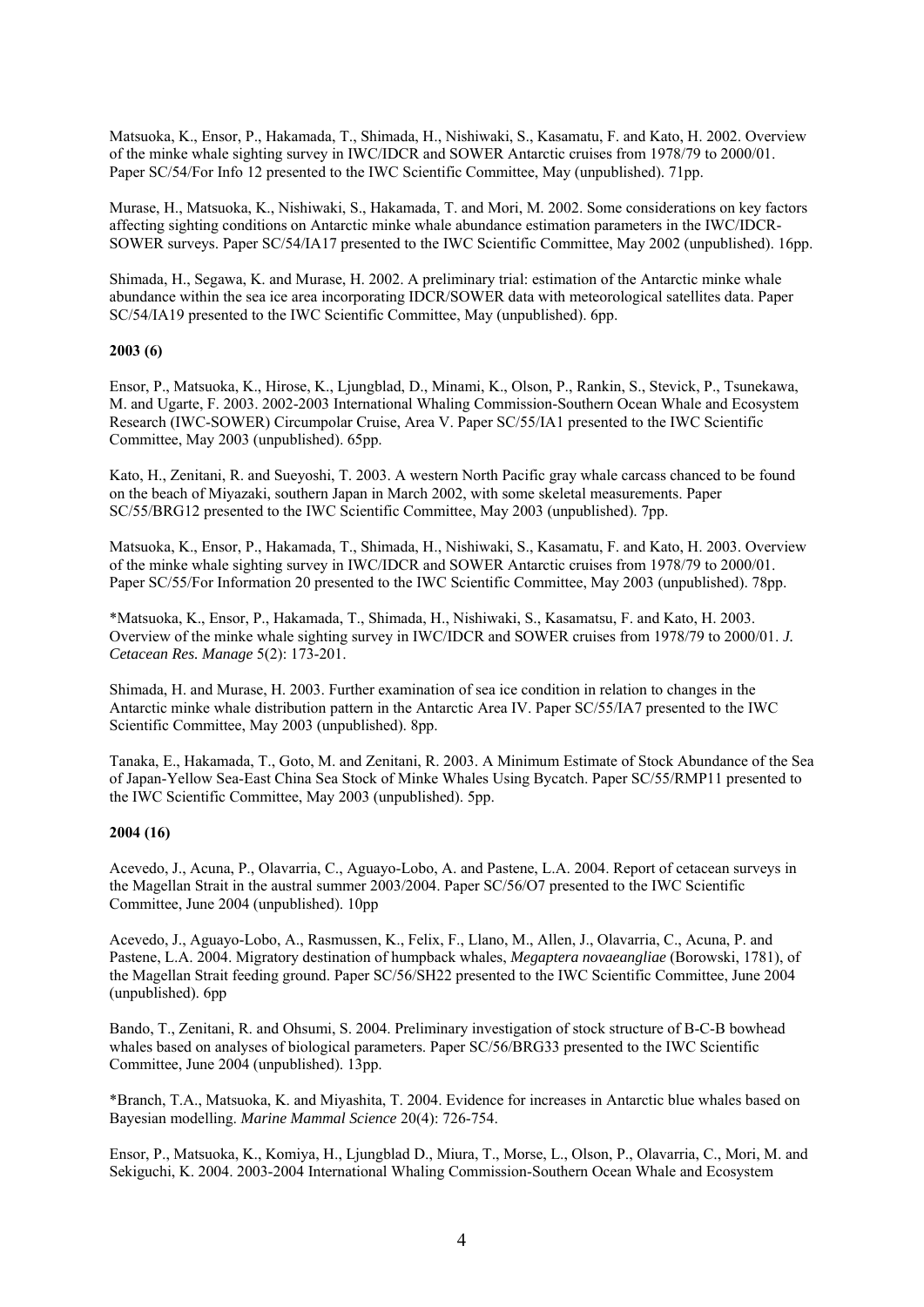Research (IWC-SOWER) Circumpolar Cruise, Area V. Paper SC/56/IA13 presented to the IWC Scientific Committee, June 2004 (unpublished). 54pp.

\*Escorza-Trevino, S., Pastene, L.A. and Dizon, A.E. 2004. Molecular Analyses of the Truei and Dalli morphotypes of Dall's porpoise (*Phocoenoides dalli*). *Journal of Mammalogy* 85(2): 347-355.

\*Ikemoto, T., Kunito, T., Watanabe, I., Yasunaga, G., Baba, N., Miyazaki, N., Petrov, E.A. and Tanabe, S. 2004. Comparison of trace element accumulation in Baikal seals (*Pusa sibirica*), Caspian seals (*Pusa caspica*) and northern fur seals (*Callorhinus ursinus*). *Environmental Pollution* 127: 83-97.

Kitakado, T., Matsuoka, K., Nishiwaki, S., Hakamada, T. and Murase, H. 2004. Consideration of effects due to survey design changes on apparent differences in abundance of Antarctic minke whales between CPII and CPIII. Paper SC/56/IA8 presented to the IWC Scientific Committee, June 2004 (unpublished). 15pp.

Kitakado,T., Kanda, N., Goto, M. and Pastene, L.A. 2004. A new Bayesian method to estimate mixing rates and stock structure using genetic data. Paper SC/56/SD8 presented to the IWC Scientific Committee, June 2004 (unpublished). 4pp.

Morishita, J. and Goodman, D. 2004. Are IWC Sanctuaries Marine Protected Areas? Paper SC/56/SOS3 presented to the IWC Scientific Committee, June 2004 (unpublished). 5pp.

Murase, H. and Shimada, H. 2004. Possible impact due to variability of sea ice condition on Antarctic minke whale abundance estimation in the Antarctic from 1978 to 2002. Paper SC/56/IA10 presented to the IWC Scientific Committee, June 2004 (unpublished). 15pp.

Murase, H. and Shimada, H. 2004. Alternative estimation of Antarctic minke whale abundance taking account of possible animals in the unsurveyed large polynya: A case study in Area II in 1997/98. Paper SC/56/IA14 presented to the IWC Scientific Committee, June 2004 (unpublished). 13pp.

\*Murase, H., Matsuoka, K., Nishiwaki, S., Hakamada, T. and Mori, M. 2004. Effect of observed covariates (school size, sighting cue, latitude and sea state) on the Antarctic minke whale abundance estimation parameters in the IWC/IDCR-SOWER surveys. *J. Cetacean. Res. Manage*. 6(3): 283-292.

Nishiwaki, S. 2004. Overview on survey design differences in IDCR/SOWER between the second and third circumpolar cruises. Paper SC/56/IA11 presented to the IWC Scientific Committee, June 2004 (unpublished). 17pp.

Pastene, L.A., Goto, M. and Kanda, N. 2004. Genetic heterogeneity in the B-C-B stock of bowhead whale as revealed by mitochondrial DNA and microsatellite analyses. Paper SC/56/BRG32 presented to the IWC Scientific Committee, June 2004 (unpublished). 17pp.

\*Yanagimoto, T. and Konishi, K. 2004. *Acanthochondria priacanthi* (Copepoda: Chondracanthidae) as a biological indicator for stock identification of sandfish *Arctoscopus japonicus* (Steindachner). *Fisheries Science* 70: 336-338.

#### **2005 (13)**

Acevedo, J., Aguayo-Lobo, A., Acuna, P., Goto, M., Zerbini, A. and Pastene, L.A. 2005. First record of the dwarf minke whale *Balaenoptera acutorostrata* in Chilean waters. Paper SC/57/IA10 presented to the IWC Scientific Committee, May-June 2005 (unpublished). 8pp.

Acevedo, J., Rasmussen, K., Felix, F., Castro, C., Aguayo-Lobo A., Haase, B., Scheidat, M., Olavarria, C., Forestell, P., Acuna, P., Kaufman, G. and Pastene, L.A. 2005. Further information on the migratory destination of humpback whales of the Magellan Strait feeding ground. Paper SC/57/SH10 presented to the IWC Scientific Committee, May-June 2005 (unpublished). 7pp.

\*Agusa, T., Matsumoto, T., Ikemoto, T., Anan, Y., Kubota, R., Yasunaga, G., Kunito, T., Tanabe, S., Ogi, H. and Shibata, Y. 2005. Body distribution of trace elements in black-tailed gulls from Rishiri Island, Japan: agedependent accumulation and transfer to feathers and eggs. *Environ. Toxicol. Chem*. 24(9):2107-2120.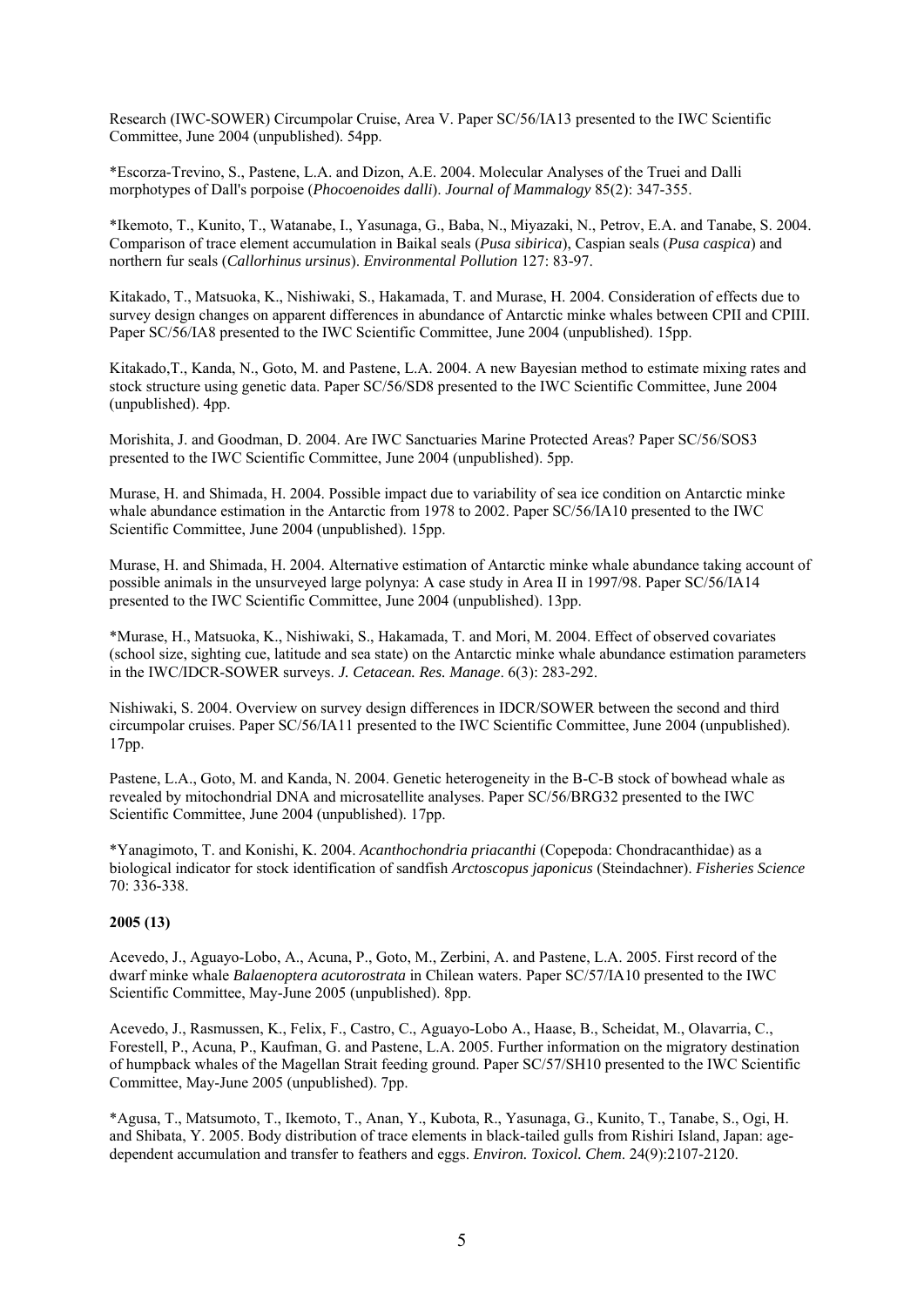\*Agusa, T., Kunito, T., Yasunaga, G., Iwata, H., Subramanian, A., Ismail, A. and Tanabe, S. 2005. Concentrations of trace elements in marine fish and its risk assessment in Malaysia. *Mar. Pollut. Bull*. 51(8- 12):896-911.

\*Fukui, Y., Ishikawa, H. and Ohsumi, S. 2005. Difficulties in publishing research results from scientific whaling. *Marine Mammal Science* 21: 781-783.

Institute of Cetacean Research. 2005. Sperm whale research by the Institute of Cetacean Research. Paper FP7 presented to the Cachalot Assessment Research Planning (CARP) Workshop, March 2005 (unpublished). 5pp.

Kato, H. Ishikawa, H., Mogoe, T. and Bando, T. 2005. Occurrence of a gray whale (*Eschrictius robustus*) in Tokyo Bay, April - May 2005, with its biological information. Paper SC/57/BRG18 presented to the IWC Scientific Committee, May-June 2005 (unpublished). 12pp.

Kato, H., Kishiro, T., Bando, T., Ohata, K. and Tamai, K. 2005. Age and body length structure of a male sperm whale school stranded on the Ohura coast, Kagoshima, Japan in January 2002. Paper LH2 presented to the Cachalot Assessment Research Planning (CARP) Workshop, March 2005 (unpublished). 8pp.

Mori, M. 2005. Modelling the krill-predator dynamics of the Antarctic ecosystem. Doctoral Thesis, University of Cape Town. 302pp.

Murase, H., Shimada, H. and Kitakado, T. 2005. Alternative estimation of Antarctic minke whale abundance taking account of possible animals in the unsurveyed large polynya using GAM-based spatial analysis: A case study in Area II in 1997/98 IWC/SOWER. Paper SC/57/IA6 presented to the IWC Scientific Committee, May-June 2005 (unpublished). 20pp.

Pastene, L.A. and Goto, M. 2005. Status of the Japanese DNA register for large whales. Paper SC/57/SD6 presented to the IWC Scientific Committee, May-June 2005 (unpublished). 6pp.

\*Prudente, M., Tanabe, S., Kunisue, T., Yasunaga, G., Watanabe, I. and Miyazaki, N. 2005. Accumulation of trace elements and persistent organochlorines in resident and migratory waders from Calatagan Bay, Philippines. *Coastal Mar. Sci*. 29(2):133-140.

\*Sanino, G.P., Waerebeek, K.V., Van Bressem, M. and Pastene, L.A. 2005. A preliminary note on population structure in eastern South Pacific common bottlenose dolphins, *Tursiops truncatus*. *J. Cetacean Res. Manage* 7(1): 65-70.

#### **2006 (12)**

\*Acevedo, J., Aguayo-Lobo, A. and Pastene, L.A. 2006. Filopatria de la ballena jorobada (*Megaptera novaeangliae* Borowski, 1781), al area de alimentacion del Estrecho de Magallanes. *Revista de Biologia Marina y Oceanografia* 41(1): 11-19.

\*Acevedo, J., Aguayo-Lobo, A., Acuna, P. and Pastene, L.A. 2006. A note on the first record of the dwarf minke whale (*Balaenoptera acutorostrata*) in Chilean waters. *J. Cetacean Res. Manage*. 8(3): 293-296.

\*Hayashi, K., Yoshida, H., Nishida, S., Goto, M., Pastene, L.A., Kanda, N., Baba, H. and Koike, H. 2006. Genetic Variation of the MHC DQB locus in the finless porpoise (*Neophocaena phocaenoides*). *Zoological Science* 23: 147-153.

Kato, H., Ishikawa, H., Bando, T., Mogoe, T. and Moronuki, H. 2006. Status report of conservation and researches on the Western gray whales in Japan, June 2005-May 2006. Paper SC/58/O14 presented to the IWC Scientific Committee, May-June 2006 (unpublished). 11pp.

Matsuoka, K., Kiwada, H. and Hakamada, T. 2006. The relationships between sea ice extension and trends in sighting parameters of Antarctic minke whales based on IDCR-SOWER data from CPII to CPIII. Paper SC/58/IA17 presented to the IWC Scientific Committee, May-June 2006 (unpublished). 7pp.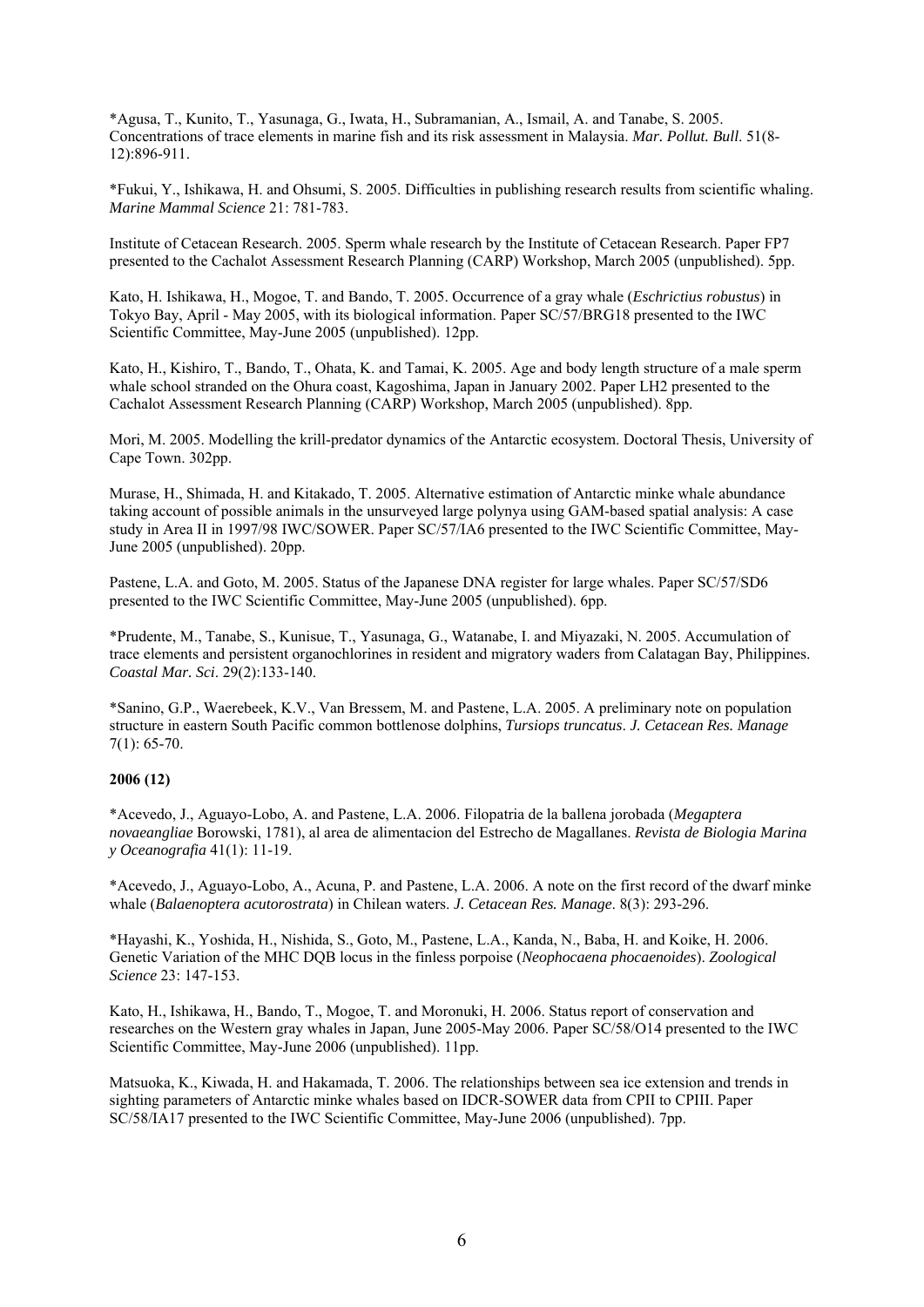Mori, M. and Butterworth, D.S. 2006. Further Progress on Modelling the Krill-Predator Dynamics of the Antarctic Ecosystem. Paper SC/58/E14 presented to the IWC Scientific Committee, May-June 2006 (unpublished). 14pp.

Mori, M. Butterworth, D.S. and Kitakado, T. 2006. Application of ADAPT-VPA to various stock hypotheses for the Antarctic minke whales distributed through IWC Management Areas IIIE to VIW. Paper SC/58/IA8 presented to the IWC Scientific Committee, May-June 2006 (unpublished). 40pp.

\*Mori, M. and Butterworth, D.S. 2006. A first step towards modelling the krill–predator dynamics of the Antarctic ecosystem. *CCAMLR Science* 13: 217-277.

Pastene, L.A. 2006. Brief review of the hypotheses on stock structure in the B-C-B bowhead whale and implications for the specification of simulations trials needed for the *Implementation Review*. Paper SC/A06/AWMP4 presented to the First Intersessional AWMP Workshop for the Bowhead Implementation Review, April 2006 (unpublished). 6pp.

\*Sekiguchi,K., Olavarria, C., Morse, P., Olson, P., Ensor, P., Matsuoka, K., Pitman, R., Findlay, K. and Gorter, U., 2006. The spectacled porpoise (*Phocoena dioptrica*) in Antarctic waters. *J. Cetacean Res. Manage*. 8(3):265–271.

Shimada, H. and Murase, H. 2006. Relationship between minke whale abundance and pack ice extent. Paper SC/58/IA12 presented to the IWC Scientific Committee, May-June 2006 (unpublished). 7pp.

\*Takahashi, Y., Ohwada, S., Watanabe, K., Ropert-Coudert, Y., Zenitani, R., Naito, Y. and Yamaguchi, T. 2006. Does elastin contribute to the persistence of corpora albicantia in the ovary of the common dolphin (*Delphinus delphis*). *Marine Mammal Science* 22(4): 819-830.

#### **2007 (14)**

Acevedo, J., Olavarria, C., Plana, J., Cortes., D., Aguayo-Lobo, A. and Pastene, L.A. 2007. Dwarf minke whale (*Balaenoptera acutorostrata*) in Antarctic Areas I and II. Paper SC/59/IA24 presented to the IWC Scientific Committee, May 2007 (unpublished). 8pp.

\*Acevedo, J., Rasmussen, K., Felix, F., Castro, C., Llano, M., Secchi, E., Saborio, M.T., Aguayo-Lobo, A., Haase, B., Scheidat, M., Dalla-Rosa, L., Olavarria, C., Fosestell, P., Acuna, P., Kaufman, G. and Pastene, L.A. 2007. Migratory destinations of humpback whales from the Magellan Strait feeding ground, Southeast Pacific. *Marine Mammal Science* 23(2): 453-463.

\*Branch, T.A., Stafford, K.M., Palacios, D.M., Allison, C., Bannister, J.L., Burton, C.L.K., Cabrera, E., Carlson, C.A., Galletti Vernazzani, B., Gill, P.C., Hucke-Gaete, R., Jenner, K.C.S., Jenner, Mn. M., Matsuoka, K., Mikhalev, Y.A., Miyashita, T., Morrice, M.G., Nishiwaki, S., Sturrock, V.J., Tormosov, D., Anderson, R.C., Baker, A.N., Best, P.B., Borsa, P., Brownell Jr, R.L., Childerhouse, S., Findlay, K.P., Gerrodette, T., Ilangakoon, A.D., Joergensen, M., Kahn, B., Ljungblad, D.K., Maughan, B., Mccauley, R.D., Mckay, S., Norris, T.F., Oman Whale and Dolphin

Research Group, Rankin, S., Samaran, F., Thiele, D., Van Waerebeek, K. and Warneke, R.M. 2007. Past and present distribution, densities and movements of blue whales in the Southern Hemisphere and adjacent waters. *Mammal Rev* 37(2): 116-175.

Cooke, J.G., Baker, C.S., Butterworth, D.S., Kato, H., Pastene, L., Walloe, L. and Brownell, R.L.2007. Sources of information for a Comprehensive Assessment of North Pacific sei whales. Paper SC/59/IA17 presented to the IWC Scientific Committee, May 2007 (unpublished). 5pp.

Cooke, J.G., Best, P.B., Butterworth, D.S., Gunnlaugsson, T., Hatanaka, H., Polacheck, T., Punt, A.E., Schweder, T., Tanaka, E. and Wade, P.R. 2007. Provisional compilation of information for the MSYR review. Paper SC/59/RMP9 presented to the IWC Scientific Committee, May 2007 (unpublished). 24pp.

Goto, M., Park, J.Y., Kanda, N., Shon, H., Kim, Z.G., and Pastene, L.A. 2007. Progress of genetic analysis of by-caught J-stock minke whales from Japan and Korea: seasonal pattern of migration. Paper SC/59/NMP6 presented to the IWC Scientific Committee, May 2007 (unpublished). 9pp.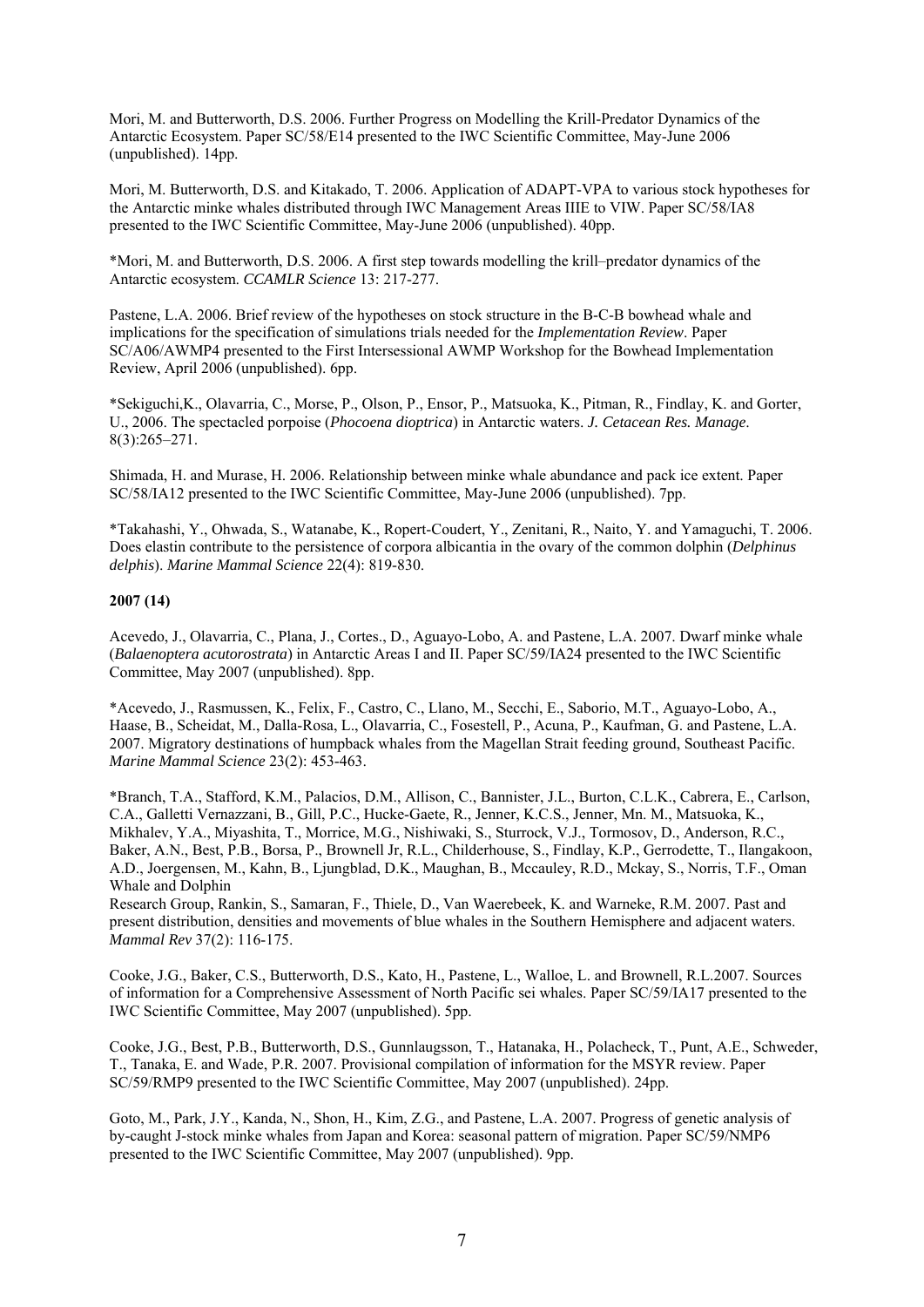Kato, H., Matsuoka, K., Nishiwaki, S. and Bannister, J. 2007. Distributions and abundances of pygmy blue whales and southern right whales in waters off southern coast of Australia, based on data from the Japan/IWC blue whale cruise 1995-96\*. Paper SC/59/SH10 presented to the IWC Scientific Committee, May 2007 (unpublished). 14pp.

Kato, H., Ishikawa, H., Goto, M., Miyashita, T. and Moronuki, H. 2007. Status report of conservation and researches on the western Gray whales in Japan, June 2006-April 2007. Paper SC/59/O18 presented to the IWC Scientific Committee, May 2007 (unpublished). 10pp.

Kitakado, T., Pastene, L.A. and Goto, M. 2007. Stock structure analyses of B-C-B stock of bowhead whales using microsatellites. Paper SC/J07/AWMP3 presented to the Intersessional Workshop on Progress Towards a Bowhead Whale Implementation Review, January 2007 (unpublished). 10pp.

Kitakado, T., Pastene, L.A., Goto, M. and Kanda, N. 2007. Updates of stock structure analyses of B-C-B stock of bowhead whales using microsatellites. Paper SC/59/BRG30 presented to the IWC Scientific Committee, May 2007 (unpublished). 13pp.

Ohsumi, S., Goto, M. and Otani, S. 2007. Necessity of combining lethal and non-lethal methods for whale population research and their application in JARPA. Paper SC/59/O2 presented to the IWC Scientific Committee, May 2007 (unpublished). 7pp.

Pastene, L.A., Kawahara, S. and Hatanaka, H. 2007. Concepts for a Research program on North Pacific Bryde's whale -RMP Variant 2 with research-. Paper SC/59/PFI2 presented to the IWC Scientific Committee, May 2007 (unpublished). 5pp.

Pastene, L.A., Kitakado, T., Goto, M. and Kanda, N. 2007. Update of mitochondrial DNA analyses on stock structure in the B-C-B stock of Bowhead whale. Paper SC/59/BRG29 presented to the IWC Scientific Committee, May 2007 (unpublished). 12pp.

Pastene, L.A., Goto, M. and Kitakado, T. 2007. Further mitochondrial DNA analyses on stock structure in the B-C-B stock of bowhead whale. Paper SC/J07/AWMP4 presented to the Intersessional Workshop on Progress Towards a Bowhead Whale *Implementation Review*, January 2007 (unpublished). 10pp.

#### **2008 (8)**

Acevedo, J., Allen, J., Castro, C., Félix, F., Rasmussen, K., Flórez-González, L., Aguayo-Lobo, A., Secchi, E., Llano, M., Garita, F., Forestell, P., Haase, B., Capella, J., Dalla Rosa, L., Ferrina, D., Plana, J., Tobón, I.C., Kaufman, G., Flak, P., Scheidat, M. and Pastene, L.A. 2008. Migratory destination of humpback whales from the eastern South Pacific population as revealed by photo identification analysis. Paper SC/60/SH20 presented to the IWC Scientific Committee, June 2008 (unpublished). 8pp.

Acevedo, J., Hucke-Gaete, R., Secchi, E., Allen, J., Aguayo-Lobo, A., Dalla Rosa, L., Haro, D., and Pastene, L.A. 2008. Photo-identification analysis of humpback whales from three high latitude localities of the Eastern South Pacific population (Stock G). Paper SC/60/SH27 presented to the IWC Scientific Committee, June 2008 (unpublished). 5pp.

Cristina, C., Acevedo, J., Allen, J., Dalla Rosa, L., Flórez-González, L., Aguayo-Lobo, A., Rasmussen, K., Llano, M., Garita, F., Forestell, P., Secchi, E.R., García Godos, I., Ferrina, D., Kaufman, G., Scheidat, M. and Pastene, L.A. 2008. Migratory movements of humpback whales (*Megaptera novaeangliae*) between Machalilla National Park, Ecuador and southeast Pacific. Paper SC/60/SH23 presented to the IWC Scientific Committee, June 2008 (unpublished). 6pp.

Kato, H., Ishikawa, H., Miyashita, T. and Takaya, S. 2008. Status report of conservation and researches on the western gray whales in Japan May 2007-April 2008 Paper SC/60/O8 presented to the IWC Scientific Committee, June 2008 (unpublished). 9pp.

Leaper, R., Best, P., Branch, T., Donovan, G., Murase, H. and Van Waerebeek, K. 2008. Report of review group of data sources on odontocetes in the Southern Ocean in preparation for IWC/CCAMLR workshop in August 2008. Paper SC/60/EM2 presented to the IWC Scientific Committee, June 2008 (unpublished). 10pp.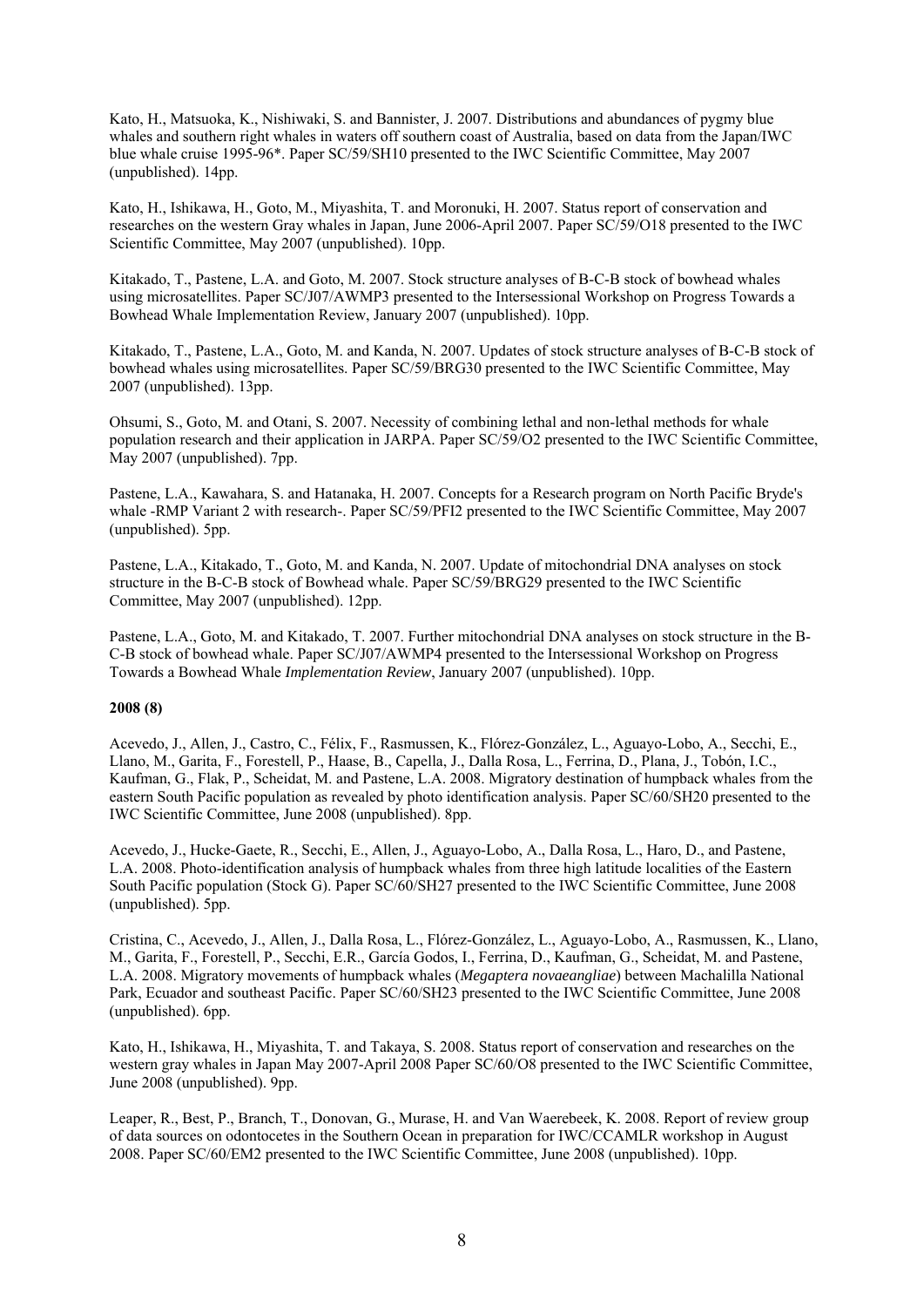Matsuoka, K., Nishiwaki, S., Murase, H., Kanda, N., Kumagai, S. and Hatanaka, H. 2008. Influence of sea ice concentration in the research area on IDCR-SOWER estimation. Paper SC/60/IA12 presented to the IWC Scientific Committee, June 2008 (unpublished). 9pp.

Pastene, L.A., Kitakado, T. and Hatanaka, H. 2008. Research proposal accompanying management variant 2 of the RMP Implementation for western North Pacific Bryde's whale. Paper SC/60/PFI9 presented to the IWC Scientific Committee, June 2008 (unpublished). 10pp.

Pastene, L.A., Acevedo, J., Goto, M. and Aguayo-Lobo, A. 2008. Bryde's whale off Chile: a note on distribution and population genetic structure. Paper SC/60/SH35 presented to the IWC Scientific Committee, June 2008 (unpublished). 13pp.

#### **2009 (5)**

Cipriano, F. and Pastene, L.A.2009. A review of current knowledge of techniques to extract and amplify DNA from 'difficult' whale samples. Paper SC/61/SD2 presented to IWC Scientific Committee May 2009 (unpublished) 5pp.

Ensor, P., Komiya, H., Kumagai, S., Kuningas, S., Olson, P. and Tsuda, Y. 2009. 2008-2009 International Whaling Commission-Southern Ocean Whale and Ecosystem Research (IWC-SOWER) cruise. Paper SC/61/IA19 presented to IWC Scientific Committee May 2009 (unpublished). 60pp.

Kato, H., Miyashita, T., Ishikawa, H., Koya, T., Takaya, S. and Uoya, T. 2009. Status report of conservation and researches on the western gray whales in Japan, May 2008-April 2009. Paper SC/61/O8 presented to IWC Scientific Committee May 2009 (unpublished). 5pp.

Murase, H. and Ensor, P. 2009. Preliminary examination of the effect of timing of ice melting on the density of Antarctic minke whales - a new environmental index-. Paper SC/61/IA17 presented to IWC Scientific Committee May 2009 (unpublished). 9pp.

\*Nambu, H., Tokutake, K., Ishikawa, H., Ohta, M., Fujita, K. and Yamada, T.K. 2009. Observation of a gray whale, *Eschrichtius robustus,* in Tokyo Bay in 2005. *Japan Cetology* 19: 17-22 (in Japanese).

#### **2010 (15)**

Goto, M. 2010. Biological data collected from by-caught western North Pacific common minke whales in Japan (2001-2009). Paper SC/S10/NPM3 presented to the Preparatory Meeting of western North Pacific common minke whale *Implementation*, September 2010 (unpublished). 1pp.

Hakamada, T. and Hatanaka, H. 2010. Reconsideration of the population status of the J stock common minke whales. Paper SC/62/NPM31 presented to the IWC Scientific Committee, May 2010 (unpublished).

Hakamada, T. and Goto, M. 2010. Some information on statistics of the incidental catches of North Pacific common minke whales including the 'effort' expressed by the numbers of the set nets in the coast of Japan. Paper SC/S10/NPM4 presented to the Preparatory Meeting of western North Pacific common minke whale *Implementation*, September 2010 (unpublished).2pp.

Hakamada, T. 2010. The number of set nets in the coast of Japan by sub-areas and years during 1979- 2006.Paper SC/D10/NPM13 presented to the First Intersessional Workshop of western North Pacific minke whale *Implementation*, December 2010 (unpublished). 1pp.

Hatanaka, H. and Miyashita, T. 2010. Intention of future whaling operations and sighting surveys for western North Pacific common minke whales. Paper SC/62/NPM3 presented to the IWC Scientific Committee, May 2010 (unpublished). 3pp.

Hatanaka, H., Goto, M., Hakamada, T. and An, Y.-R. 2010. Levels of incidental catches of common minke whales in the western North Pacific. Paper SC/62/NPM4 presented to the IWC Scientific Committee, May 2010 (unpublished). 8pp.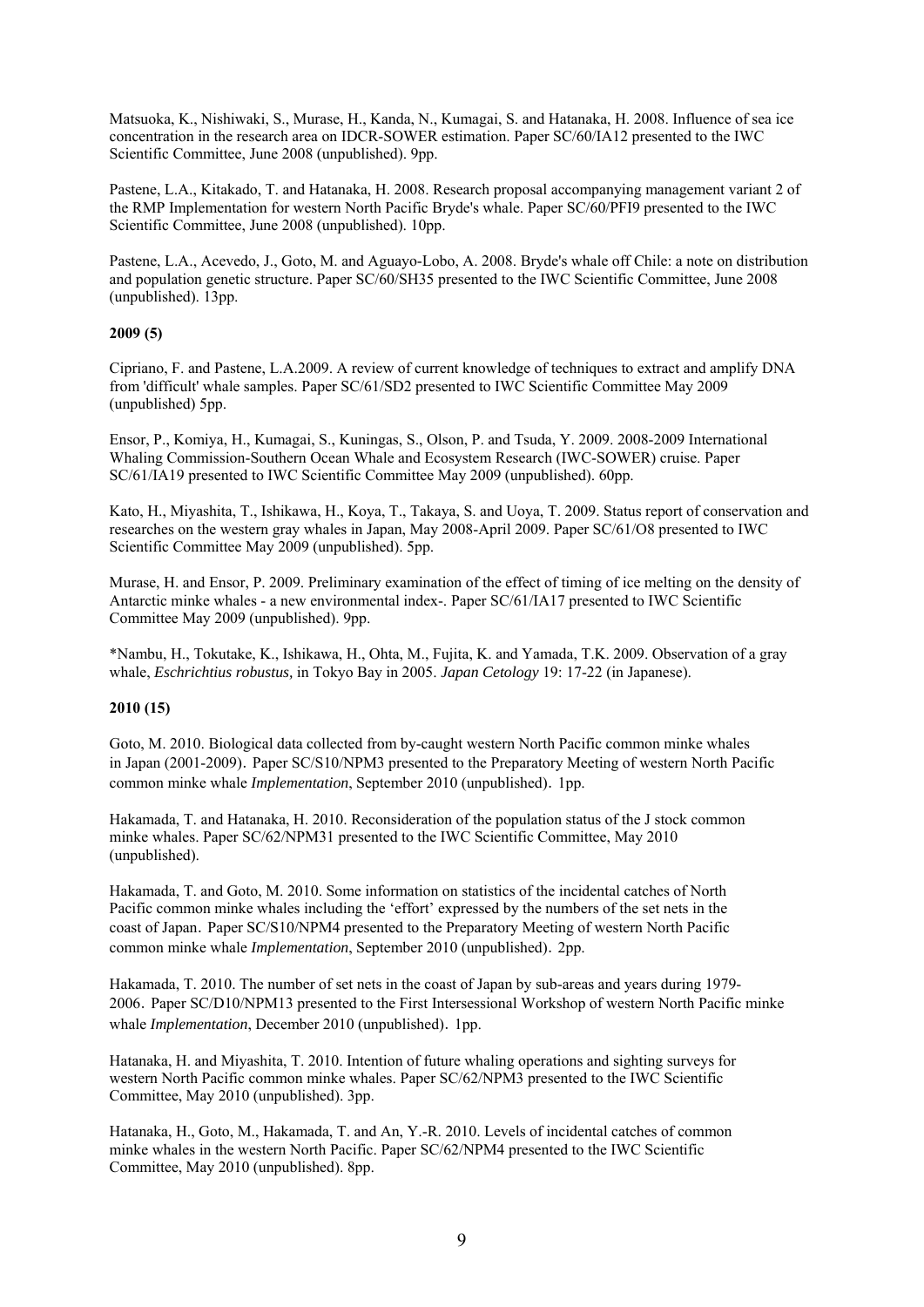Kanda, N., Goto, M., Ilyashenko, V.Y. and Pastene, L.A. 2010. Update of the mitochondrial DNA analysis in gray whales using new acquired data. Paper SC/62/BRG5 presented to the IWC Scientific Committee, May 2010 (unpublished). 8pp.

Kato, H., Miyashita, T., Kanda, N., Ishikawa, H., Furukawa, H. and Uoya, T. 2010. Status report of conservation and researches on the western gray whales in Japan. Paper SC/62/O7 presented to the IWC Scientific Committee, May 2010 (unpublished). 6pp.

Matsuoka, K., Pastene, L.A., Brownell, R.L., Kitakado, T. and Donovan, G.P. 2010. A short review of recent Scientific Committee issues relating to large whales in the North Pacific that might assist in setting priorities for a co-operative series of cruises. Paper SC/62/IA15 presented to the IWC Scientific Committee, May 2010 (unpublished). 10pp.

Murase, H. 2010. January sea ice trends during the period of three IWC IDCR/SOWER circumpolar surveys (1978-2004). Paper SC/62/IA4 presented to the IWC Scientific Committee, May 2010 (unpublished). 35pp.

Murase, H. and Kitakado, T. 2010. Progress of preparation of sea ice data to investigate the relationship between sea ice characteristics and Antarctic minke whale abundance estimates. Paper SC/62/IA5 presented to the IWC Scientific Committee, May 2010 (unpublished). 9pp.

\*Nambu, H., Ishikawa, H. and Yamada, T. 2010. Records of the western gray whale *Eschrichtius robustus*: its distribution and migration. *Japan Cetology* (20): 21-29 (in Japanese).

\*Pastene, L.A. and Quiroz, D. 2010. An Outline of the History of Whaling in Chile. pp. 73-98. *In*: International Center for Folk Culture Studies (eds.). *Human Culture from the Perspective of Traditional Maritime Communities, International Symposium Report No. 1*. Kanagawa Shimbun Press, Kanagawa. 199pp.

\*Taguchi, M., Ishikawa, H. and Matsuishi, T. 2010. Seasonal distribution of harbour porpoise (*Phocoena phocoena*) in Japanese waters inferred from stranding and bycatch records.*Mammal Study* 35:133-138.

Yoshida, H., Nozawa, A., Kanda, N., Kishiro, T. and Miyashita, T. 2010. Results of onboard genetic analysis of common minke whale biopsy samples collected in the Okhotsk Sea, summer 2010. Paper SC/D10/NPM9 presented to the First Intersessional Workshop of western North Pacific minke whale *Implementation*, December 2010 (unpublished). 9pp.

#### **2011 (9)**

\*Acevedo, J., Olavarría, C., Plana, J., Aguayo-Lobo, A., Larrea, A., Pastene, L.A. 2011. Occurrence of dwarf minke whales (*Balaenoptera acutorostrata* subsp*.*) around the Antarctic Peninsula.*Polar Biology*.34(2): 313- 318.

\*Acevedo, J., Plana, J., Aguayo-Lobo, A., Pastene, L.A. 2011. Surface feeding behavior of humpback whales in the Magellan Strait. *Revista de Biologia Marina y Oceanografia*. 46(3): 483-490.

Hakamada, T., Kiwada, H., Matsuoka, K. and Kitakado, T. 2011. Preliminary estimation of North Pacific sei whale abundance derived from 2010 IWC/Japan Joint Cetacean Sighting Survey data. Paper SC/63/IA13 presented to IWC Scientific Committee, June 2011, Tromsø, Norway (unpublished). 7pp.

Kanda, N., Goto, M., Matsuoka, K., Yoshida, H. and Pastene, L.A. 2011. 1 Stock identity of sei whales in the central North Pacific based on microsatellite analysis of biopsy samples obtained from IWC/Japan joint cetacean sighting survey in 2010. Paper SC/63/IA12 presented to IWC Scientific Committee, June 2011, Tromsø, Norway (unpublished). 4pp.

Kato, H, Miyashita, T. Kanda, N., Ishikawa, H., Kishiro, T., Furukawa, H. and Uoya, T. 2011. Status report of conservation and researches on the western North Pacific gray whales in Japan, May 2010 – April 2011. Paper SC/63/O8 presented to IWC Scientific Committee, June 2011, Tromsø, Norway (unpublished). 5pp.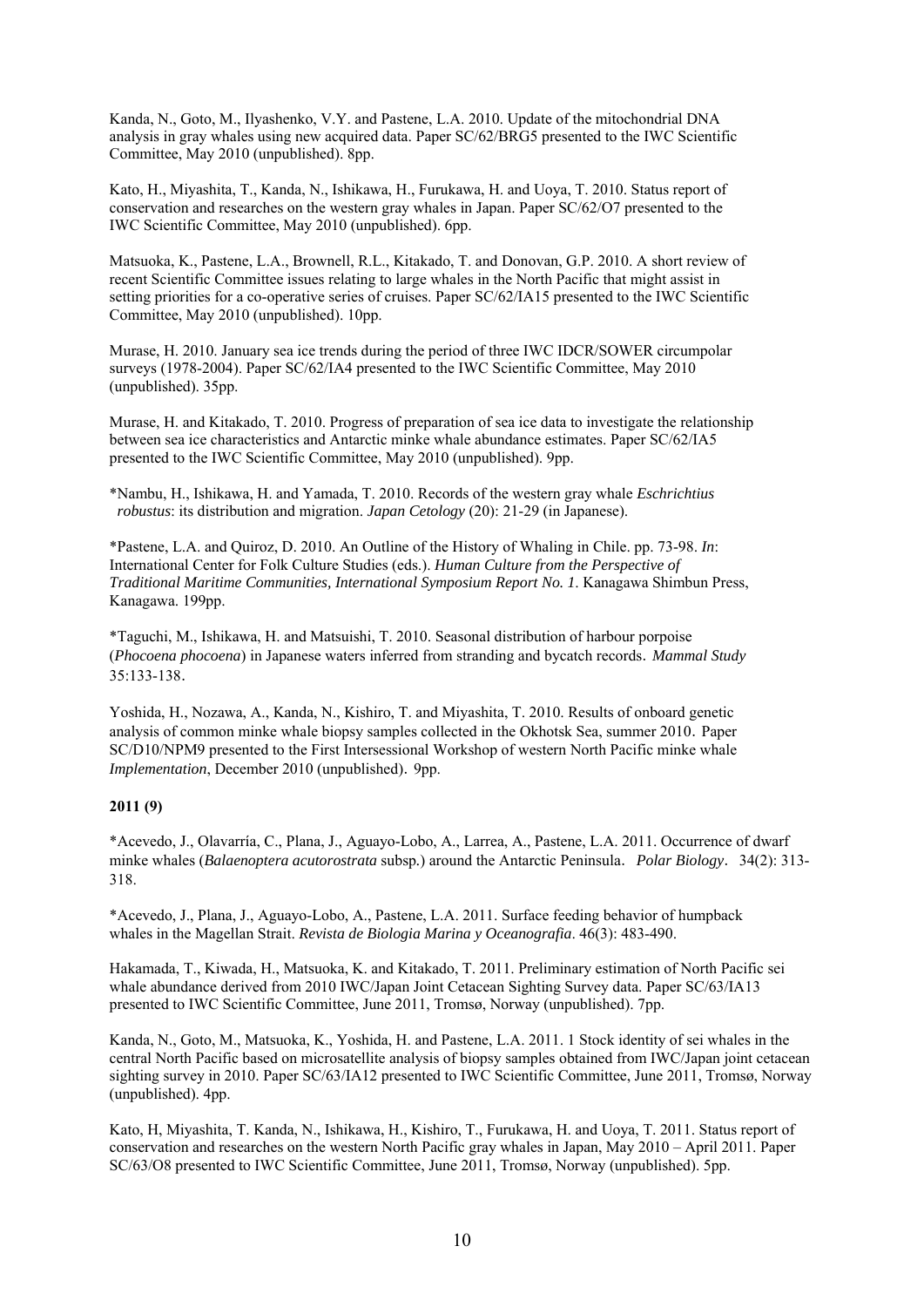Murase, H., Matsuoka, K., Hakamada, T., Nishiwaki, S., Wada, A. and Kitakado, T. 2011. Open sea area in the south of the ice edge in IDCR/SOWER CPII and CPIII. Paper SC/63/IA9 presented to IWC Scientific Committee, June 2011, Tromsø, Norway (unpublished). 16pp.

Murase, H., Matsuoka, K., Hakamada, T., Nishiwaki, S., Wada, A. and Kitakado, T. 2011. Day after sea ice melt index in IDCR/SOWER CPII and CPIII. Paper SC/63/IA10 presented to IWC Scientific Committee, June 2011, Tromsø, Norway (unpublished). 14pp.

Murase, H., Nishiwaki, S. Matsuoka, K., Hakamada,H. and Kitakado, T. 2011. Changes in baleen whale distribution patterns between CPII and CPIII. Paper SC/63/IA11 presented to IWC Scientific Committee, June 2011, Tromsø, Norway (unpublished). 15pp.

Yoshida, H., Kishiro, T., Kanda, N. and Miyashita, T. 2011. Cruise report of the sighting and biopsy sampling survey in the Okhotsk Sea, summer 2010, including individual stock identification of common minke whales. Paper SC/63/RMP9 presented to IWC Scientific Committee, June 2011, Tromsø, Norway (unpublished). 10pp.

#### **2012 (5)**

Hakamada, T., Matsuoka, K. and Kitakado, T. 2012. Preliminary estimation of North Pacific sei whale abundance based on the 2011 IWC/POWER sighting survey data. Paper SC/64/IA11 presented to IWC Scientific Committee, June 2012, Panama City, Panama (unpublished) 10pp.

Kato, H., Miyashita, T., Kishiro, T., Kanda, N., Tamura, T., Ishikawa, H., Ohike, T., Asai, Y., Yoshioka, M., Sakamoto, N. and Himura, S. 2012. Status report of conservation and researches on the western North Pacific gray whales in Japan, May 2011-April 2012. Paper SC/64/O8 presented to IWC Scientific Committee, June 2012, Panama City, Panama (unpublished) 6pp.

Matsuoka, K., Mizroch, S. and Komiya, H. 2012. Cruise report of the 2011 IWC-Pacific Ocean Whale and Ecosystem Research (IWC-POWER). Paper SC/64/IA5 presented to IWC Scientific Committee, June 2012, Panama City, Panama (unpublished) 27pp.

Pastene, L.A., Acevedo, J., Siciliano, S., Sholl, T.C.C., F. de Moura, J., Ott, P.H. and Aguayo-Lobo, 2012. A. Population genetic structure of the South American Bryde's whale. Paper SC/64/SH7 presented to IWC Scientific Committee, June 2012, Panama City, Panama (unpublished) 13pp.

Viloria, L., Urbán R., J., Vázquez, R. and Pastene, L.A. 2012. A note on the genetic differentiation of the Bryde's whales from the Gulf of California. Paper SC/64/O11 presented to IWC Scientific Committee, June 2012, Panama City, Panama (unpublished) 9pp.

#### **2013 (9)**

\*Acevedo J., Haro D., Dalla R.L., Aguayo-Lobo A., Hucke-Gaete R., Secchi E., Plana J. and Pastene L.A. 2013. Evidence of spatial structuring of eastern South Pacific humpback whale feeding grounds. *Endangered Species Research* 22 (1): 33-38.

Hakamada, T. and Matsuoka, K. 2013. Preliminary abundance estimation of North Pacific sei whale based on the 2012 IWC-POWER sighting survey data. Paper SC/65a/IA09 presented to IWC Scientific Committee, June 2013, Jeju Island, Republic Korea (unpublished) 11pp.

Kanda, N., Matsuoka, N., Yoshida, H. and Pastene, L. A. 2013. Microsatellite DNA analysis of sei whales obtained from the 2010-2012 IWC-POWER. Paper SC/65a/IA05 presented to IWC Scientific Committee, June 2013, Jeju Island, Republic Korea (unpublished) 6pp.

Kato, H., Miyashita, T., Kishiro, T., Kanda, N., Bando, T., Mogoe, T., Nakamura, G. and Sakamoto, T. 2013. Status report of conservation and researches on the western North Pacific gray whales in Japan, May 2012 - April 2013. Paper SC/65a/BRG20 presented to IWC Scientific Committee, June 2013, Jeju Island, Republic Korea (unpublished) 6pp.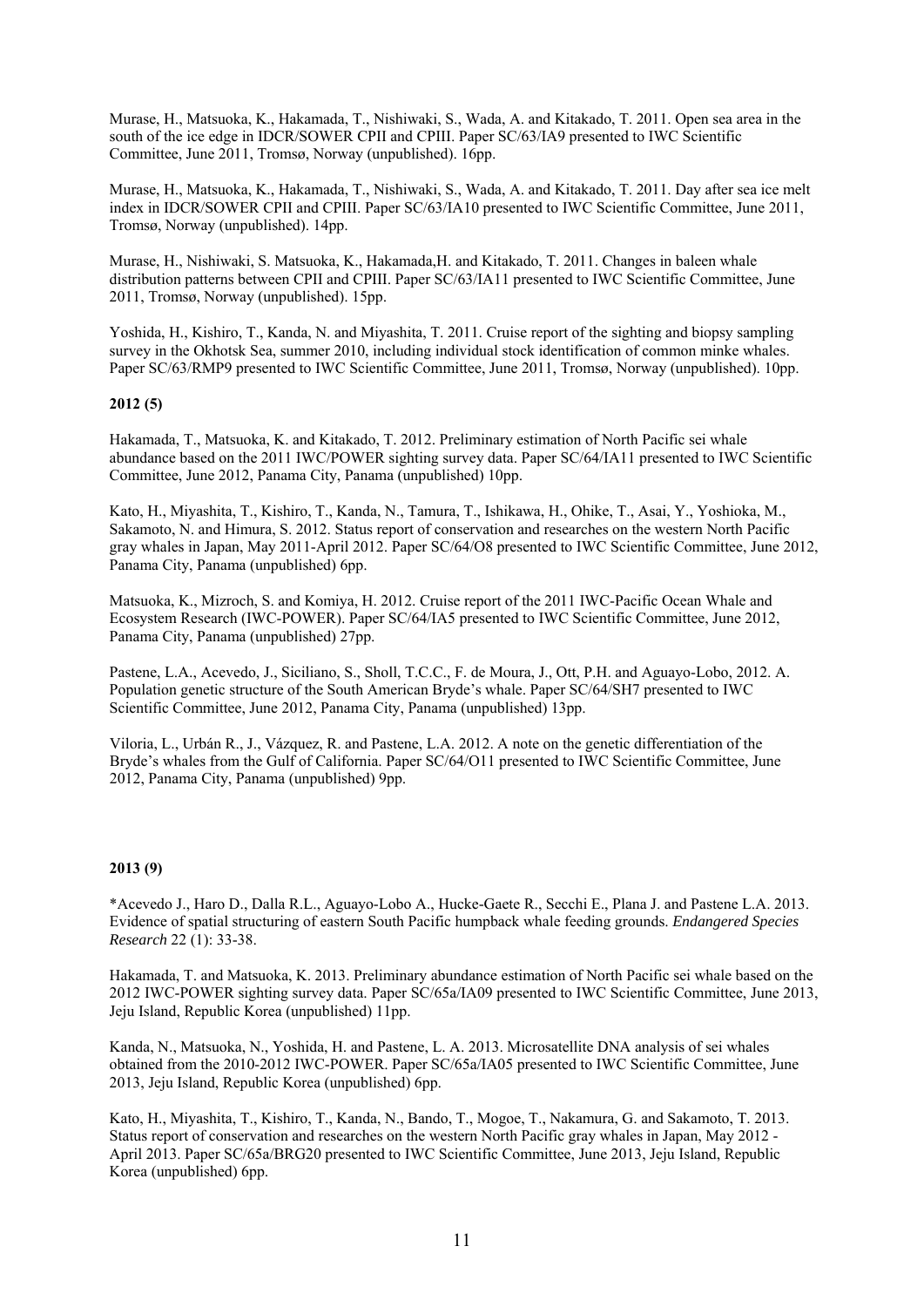\*Kitamura, S., Matsuishi, T., Yamada, K., Tajima, Y., Ishikawa, H., Tanabe, S., Nakagawa, H., Uni, Y. and Abe, S. 2013. Two genetically distinct stocks in Baird's beaked whale (Cetacea: Ziphiidae). *Marine Mammal Science* 29(4): 755-766.

Matsuoka, K., Mizroch, S., An, Y., Kumagai, S. and Hirose, K. 2013. Cruise report of the 2012 IWC-Pacific Ocean Whale and Ecosystem Research (IWC-POWER). Paper SC/65a/IA08 presented to IWC Scientific Committee, June 2013, Jeju Island, Republic Korea (unpublished) 43pp.

Murase, H., Kitakado, T., Matsuoka, K. and Kato, H. 2013. Preliminary analysis of spatial distribution of fin, sei and humpback whales in the offshore eastern subarctic Pacific using 2010-2012 IWC-POWER data. Paper SC/65a/IA10 presented to IWC Scientific Committee, June 2013, Jeju Island, Republic Korea (unpublished) 9pp.

\*Murase, H., Temoai, I., Kirata, T., Finkaso, S., Yasunaga, G. and Pastene, L.A. 2013. A note on cetaceans off Kiribati and Tuvalu from a research cruise in October 2010. *J. Cetacean Res. Manage*. 13 (2):153-158.

\*Sugino, T., Yasunaga, G. and Fukuda, M. 2013. Effect of whale meat extract on fatigue induced by physical load and by daily activities in humans. *Jpn. Pharmacol. Ther* 41 (9): 879-893.

#### **2014 (9)**

Hakamada, T. and Matsuoka, K. 2014. Preliminary analysis of abundance estimate for sei whale in the North Pacific based on sighting data obtained during IWC-POWER surveys in 2010-2012. Paper SC/65b/IA4 presented to the IWC Scientific Committee, May 2014 (unpublished). 11pp.

Kanda, N., Goto, M., Oikawa, H. and Pastene, L.A. 2014. Note on sampling and laboratory procedure protocols of the genetic work at the Institute of Cetacean Research. Paper SC/F14/J27 presented to the IWC/SC Review Workshop of the Japanese Whale Research Program under Special Permit in the Antarctic-Phase II (JARPAII), February 2014 (unpublished). 4pp.

Kanda, N., Goto, M., Oikawa, H. and Pastene, L.A. 2014. Update of note on sampling and laboratory procedure protocols of the genetic work at the Institute of Cetacean Research (SC/F14/J27rev). Paper SC/65b/DNA1 presented to the IWC Scientific Committee, May 2014 (unpublished). 6pp.

Kato, H., Kishiro, T., Nishiwaki, S., Nakamura, G., Bando, T., Yasunaga, G., Sakamoto, T. and Miyashita, T. 2014. Status report of conservation and researches on the western North Pacific gray whales in Japan, May 2013 - April 2014. Paper SC/65b/BRG12 presented to the IWC Scientific Committee, May 2014 (unpublished). 8pp.

Matsuoka, K., Kim, H.W., Martinez-Aguilar, S., Kumagai, S. and Sasaki, Y. 2014. Cruise report of the 2013 IWC-Pacific Ocean Whale and Ecosystem Research (IWC-POWER). Paper SC/65b/IA5 presented to the IWC Scientific Committee, May 2014 (unpublished). 24pp.

Matsuoka, K., Konagai, T., Takamatsu, T. and Miyashita, T. 2014. Cruise report of the Japanese cetacean sighting survey in the western North Pacific in 2013. Paper SC/65b/IA6 presented to the IWC Scientific Committee, May 2014 (unpublished). 8pp.

\*Pastene, L.A. 2014. Macaya Hermanos y Compania. Notas sobre las actividades de la empresa ballenera de más larga historia en Chile. Colección Mocha Dick pp 255-274.

\*Quiroz, D. and Pastene, L.A. 2014. Norwegian whaling in Chile in the 20th Century and its influence on Chilean local communities. pp. 61-70. In: Jan Erik Ringstad (editor). Whaling and History IV. Commander Chr. Christensen's Whaling Museum, part of Vestfoldmuseene IKA, Sandefjord. 192pp.

\*Quintela, M., Skaug, H.J., Øien, N., Haug, T., Seliussen, B.B., Solvang, H.K., Pampoulie, C., Kanda, N., Pastene, L.A. and Glover, K.A. 2014. Investigating Population Genetic Structure in a Highly Mobile Marine Organism: The Minke Whale *Balaenoptera acutorostrata acutorostrata* in the North East Atlantic. *PLOS ONE* 9(9): e108640.

#### **2015 (11)**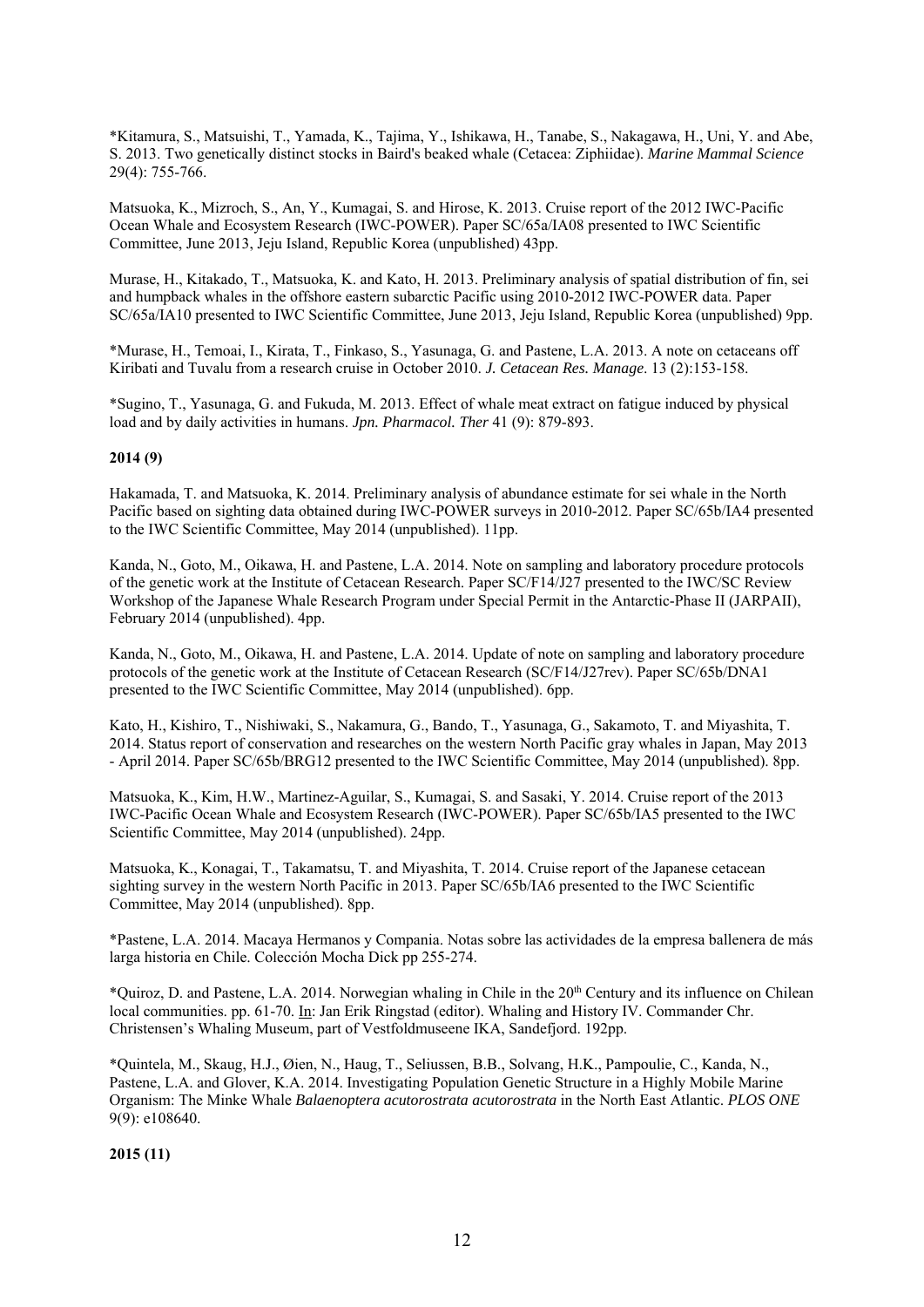\*Funasaka, N., Kirihata, T., Kato, H. and Ohsumi, S. 2015.The first record of a true albino common bottlenose dolphin *Tursiops truncatus* from Japan. *Mammal Study* 40:19-22.

Hakamada, T. and Matsuoka, K. 2015. Abundance estimate for sei whales in the North Pacific based on sighting data obtained during IWC-POWER surveys in 2010-2012. Paper SC/66a/IA12 presented to the IWC Scientific Committee, May-June 2015 (unpublished). 12pp.

Kanda, N., Bando, T., Matsuoka, K., Murase, H., Kishiro, T., Pastene, L.A. and Ohsumi, S. 2015. A review of the genetic and non-genetic information provides support for a hypothesis of a single stock of sei whales in the North Pacific. Paper SC/66a/IA9 presented to the IWC Scientific Committee, May-June 2015 (unpublished). 18pp.

Kato, H., Kishiro, T., Bando, T., Ohizumi, H., Nakamura, G., Okazoe, N., Yoshida, H., Mogoe, T. and Miyashita, T. 2015. Status report of conservation and researches on the western North Pacific gray whales in Japan, May 2014 - April 2015. Paper SC/66a/BRG18 presented to the IWC Scientific Committee, May-June 2015 (unpublished). 11pp.

Matsuoka, K., Mizroch, S., Taylor, J., Yoshimura, I. and Yamauchi, Y. 2015. Cruise report of the 2014 IWC-Pacific Ocean Whale and Ecosystem Research (IWC-POWER). Paper SC/66a/IA5 presented to the IWC Scientific Committee, May-June 2015 (unpublished). 25pp.

Matsuoka, K., Yamaguchi, F., Honma, H., Ohkoshi, C., Maki, K. and Miyashita, T. 2015. Cruise report of the Japanese dedicated cetacean sighting survey in the western North Pacific in 2014. Paper SC/66a/IA6 presented to the IWC Scientific Committee, May-June 2015 (unpublished). 13pp.

Matsuoka, K., Tsunekawa, M., Yamaguchi, F., Honma, H., Ohkoshi, C. and Abe, N. 2015. Cruise report of the 2014/15 Japanese dedicated whale sighting survey in the Antarctic in Area IV. Paper SC/66a/IA7 presented to the IWC Scientific Committee, May-June 2015 (unpublished). 22pp.

Mogoe, T., Mori, M. and Isoda, T. 2015. Report on the killing methods and TTD of whales in the Second Phase of the Japanese Whale Research Programmes in the Antarctic (JARPA II) and Northwest Pacific Ocean (JARPN II). NAMMCO Expert group meeting to assess TTD data large whales. November 2015 (unpublished). 5pp.

\*Pastene, L.A., Acevedo, J., Siciliano, S., Sholl, T.G.C., de Moura, J.F., Ott, P.H. and Aguayo-Lobo, Anelio. 2015. Population genetic structure of the South American Bryde's whale. *Revista de Biologia Marina y Oceanografia* 50 (3):453-464.

\*Sakamoto, M., Itai, T., Yasutake, A., Iwasaki, T., Yasunaga, G., Fujise, Y., Nakamura, M., Murata, K., Chan, H.M., Domingog, J. L. and Marumoto, M. 2015. Mercury speciation and selenium in toothedwhale muscles. *Environmental Research* 143:55–61.

Yoshida, H., Goto, M. and Pastene, L.A. 2015. Genetic analyses of market samples provide no evidence of additional stock structure of sei whales in the North Pacific. Paper SC/66a/IA3 presented to the IWC Scientific Committee, May-June 2015 (unpublished). 14pp.

#### **2016 [3]**

Kato, H., Nakamura, G., Yoshida, H., Kishiro, T., Okazoe, N., Ito, K., Bando, T., Mogoe, T. and Miyashita, T. 2016. Status report of conservation and researches on the western North Pacific gray whales in Japan, May 2015 - April 2016. Paper SC/66b/BRG11 presented to the IWC Scientific Committee, June 2016 (unpublished) 9pp.

Matsuoka, K., Gilpatrick, J.W., Taylor, J., Yoshimura, I., Katsumata, H. and Ohkoshi, C. 2016. Cruise report of the 2015 IWC - Pacific Ocean Whale and Ecosystem Research (IWC - POWER). Paper SC/66b/IA9 presented to the IWC Scientific Committee, June 2016 (unpublished) 32pp.

Pastene, L.A. and Hakamada, T. 2016. Temporal changes in sighting density indices of baleen whales in CCAMLR Subareas 48.1 and 48.2 based on three circumpolar sighting surveys. Paper WG-EMM-16/26 presented to the CCAMLR WG-EMM-16, July 2016 (unpublished) 17pp.